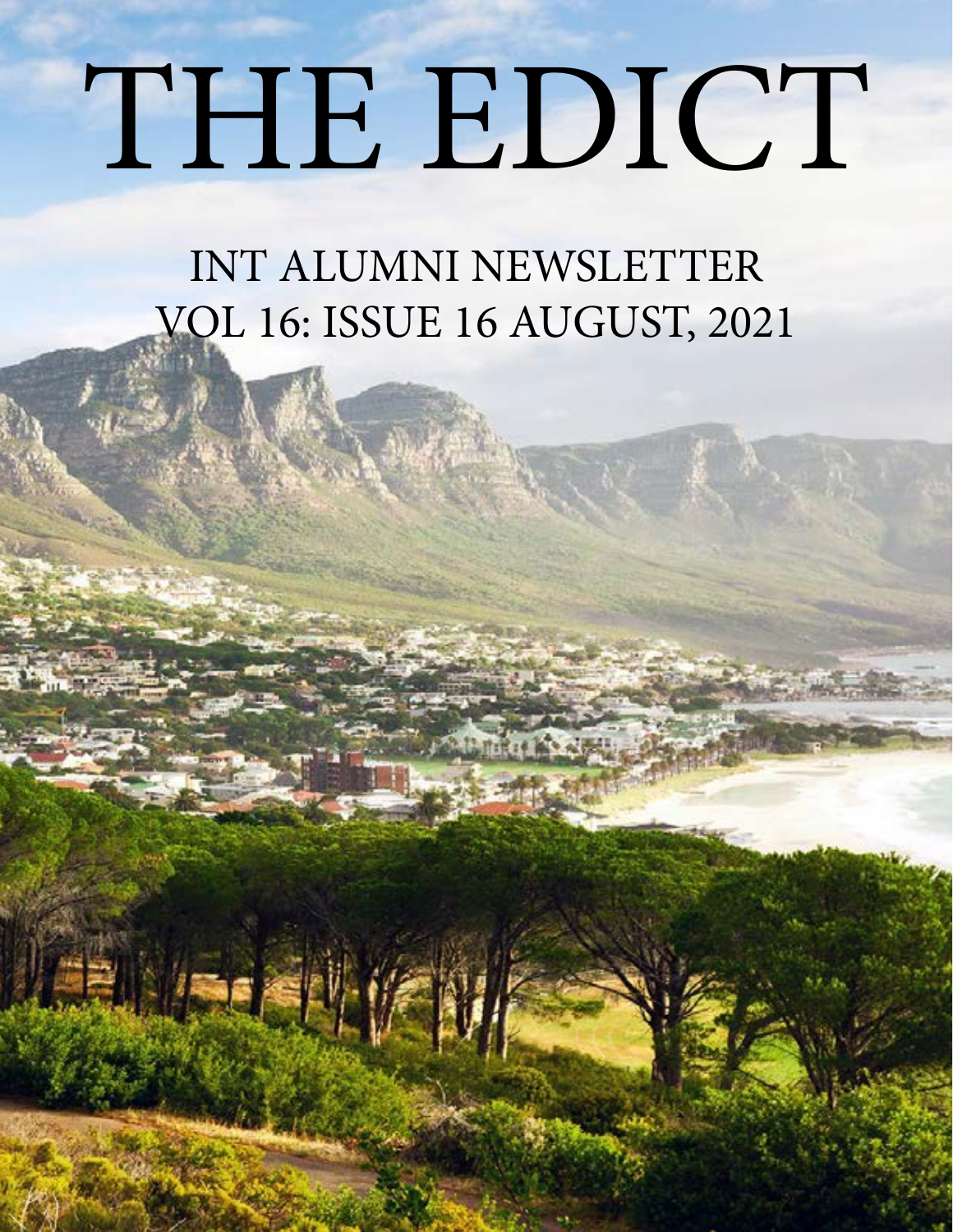*We would love to hear from you. Kindly send your contributions to the September, 2021 newsletter. Articles will be assessed on rolling basis, and should be 500- 1500 words in length, including spaces. The deadline for submission of articles for the September, 2021 newsletter is Wednesday, 25th August, 2021. Your feedback and suggestions are highly appreciated.*

*Please send all your submissions to intuganda@gmail.com. Title of Email: Newsletter Article Submission.*

*Raymond D. Muwanguzi INT/ Communications Coordinator*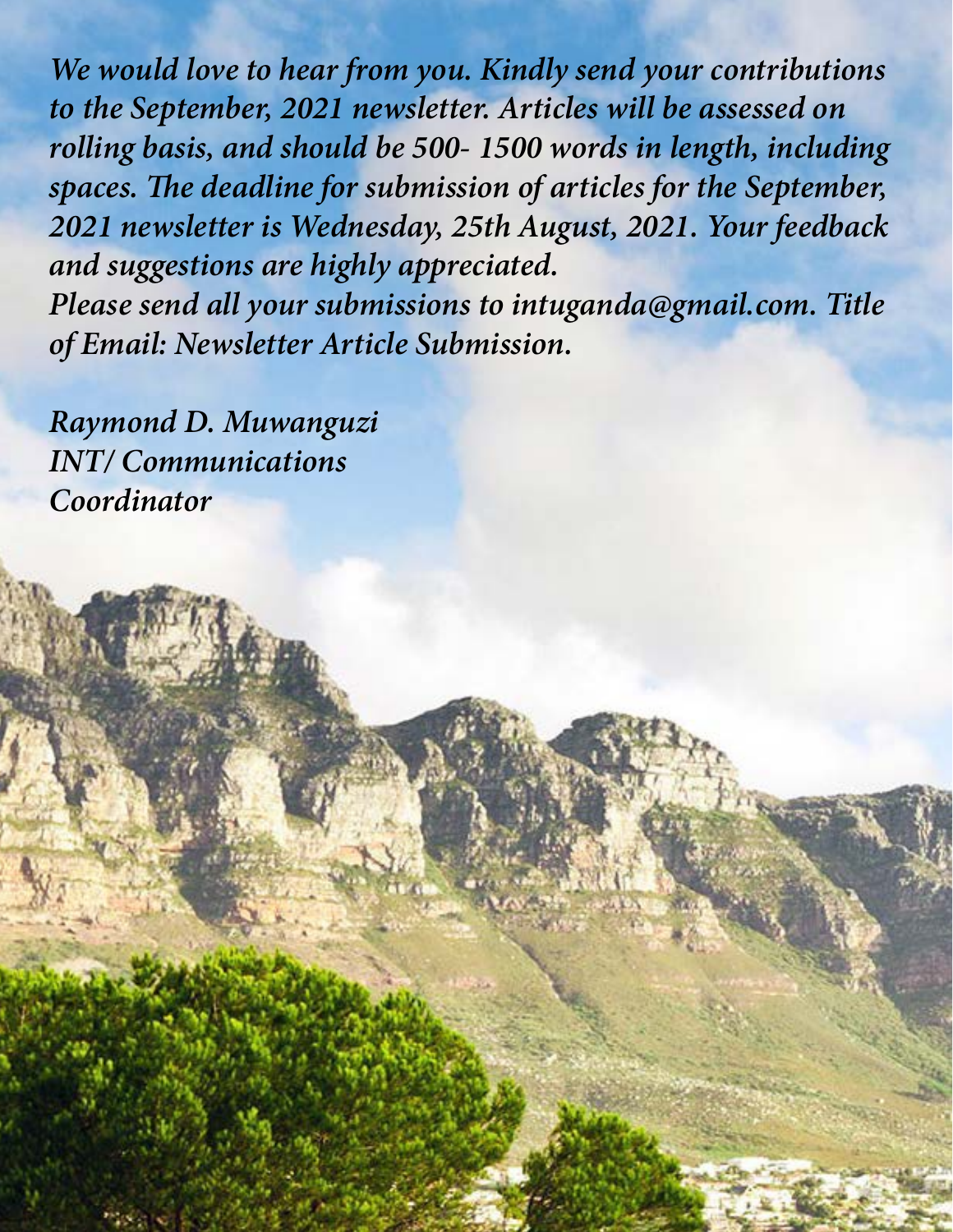

# **ANGELINA TWINOMUJUNI**

**PROGRAMME MONITORING OFFICER**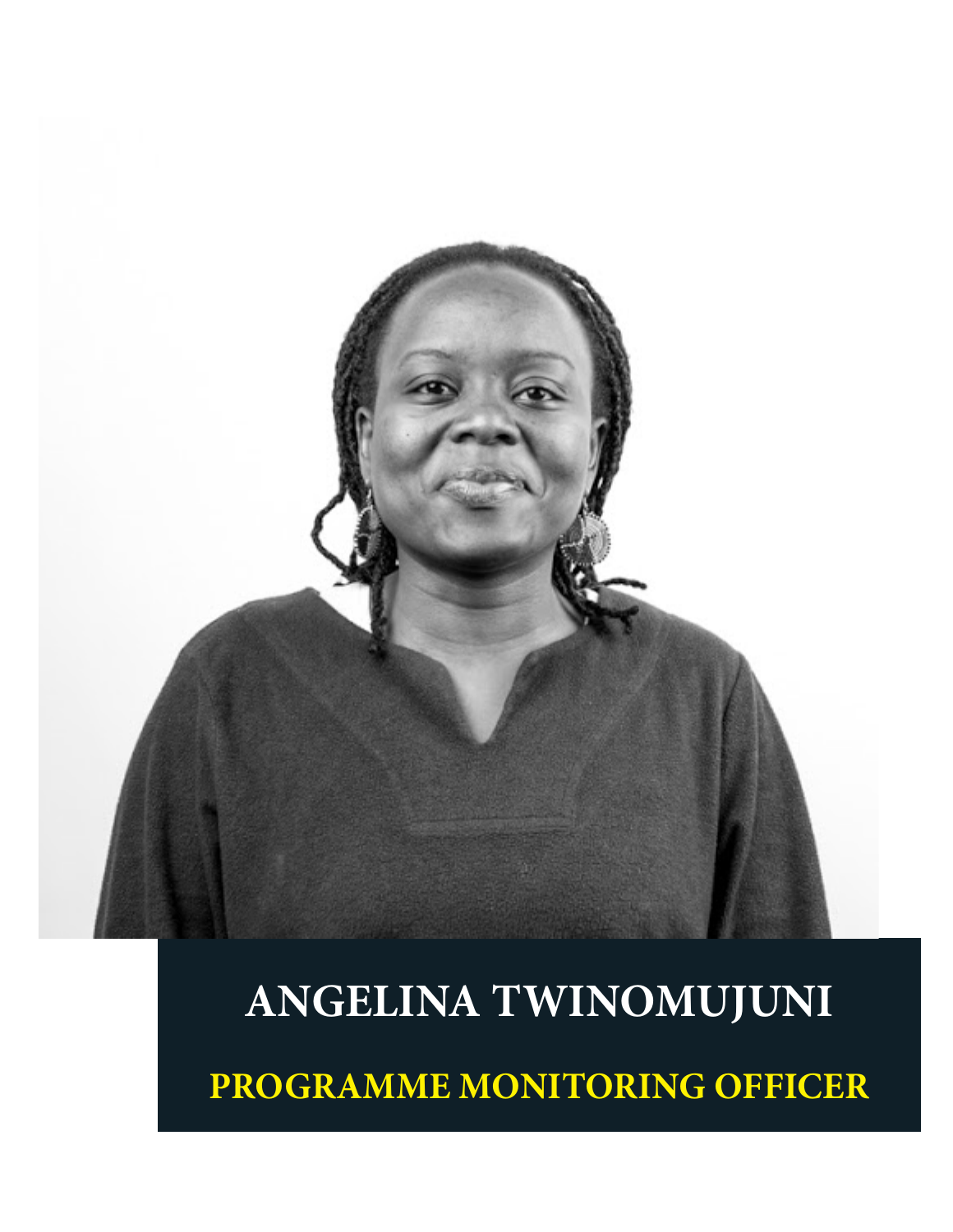#### **1. How has INT Transformed You?**

INT has helped to show me that I have a unique role to play in the transformation of the African continent.

#### **2. What are the key transformations in your area of passion?**

I am passionate about many things. However, I am particularly drawn to the media mountain and the opportunities that are available for us to change the narrative of our families, communities and nations through this sphere of influence. The key transformations in this area are the growth of non-traditional media outlets through the use of technology which make it easier for stories to be told.

#### **3. What are the impacts of these transformations?**

As a result of rapid transformation, there is a window of opportunity for Africa to shape its own narrative. A variety of voices are rising because the barriers to publishing stories are being challenged and in many cases facing total annihilation.

## **4. What is your favourite book?**

I love reading books. For me each book has a unique flavour. Nothing is better than the Bible. However, I find Malcolm Gladwell's book,

Outliers, really intriguing. He thinks outside the box.

### **5. What was your favourite INT book?**

My favourite INT book was, 'Good To Great.' by Jim Collins. It was interesting to learn about the characteristics of companies that had transitioned successfully through the ages, as a result of their deployment of disciplined people engaged in disciplined thought and disciplined action

### **6. What became of your INT project?**

I attended INT Class 16 and wrote a project to "develop a Story Telling Application to counter the negative perception of Africa in Children between the ages of 5-12". I had a great exciting vision- So I thought! I enthusiastically developed the proposal and began looking for avenues for funding which were not really readily available at the time. Some of the developers contacted were costly, while some did not feel that this project was interesting enough therefore proposals developed were not successful. I had identified risks but some of the challenges were difficult to overcome.

I gave up on the project at some point until March 2018 when I was introduced to 2 developers in their 3RD year of study at Makerere University in 2018.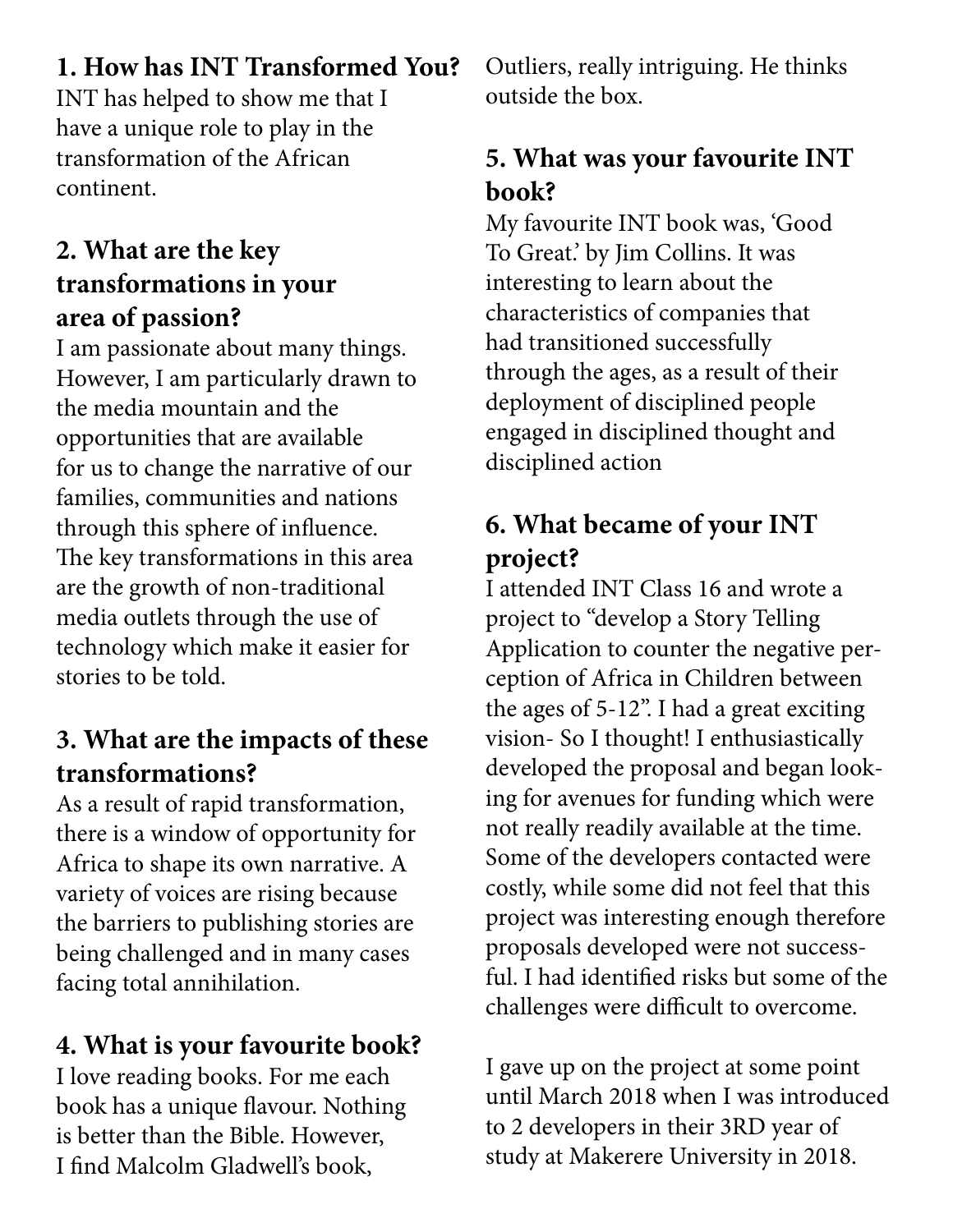They have been able to develop a prototype which is in its initial testing phase.

This journey has taken about 5 years. I would like to take this opportunity to encourage Oakseeds not to give up on their dreams, but to continue looking for avenues to bring their projects to life because they are the answer to many of the challenges in their spheres of influence.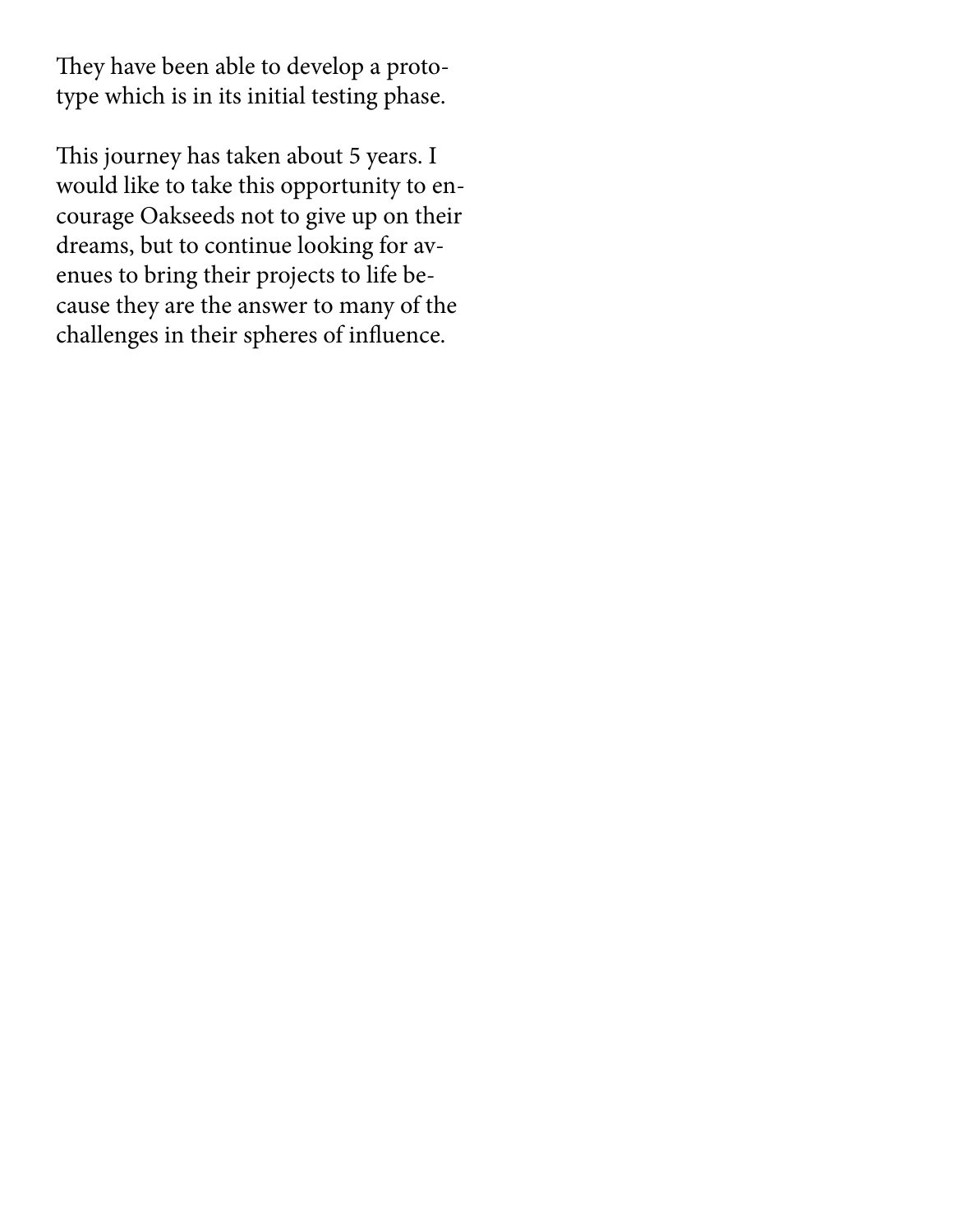

"JESUS WEEPS OVER THE SIN OF NEGLECT OR IRRESPONSIBILITY" - Prof. Vincent C. Anigbogu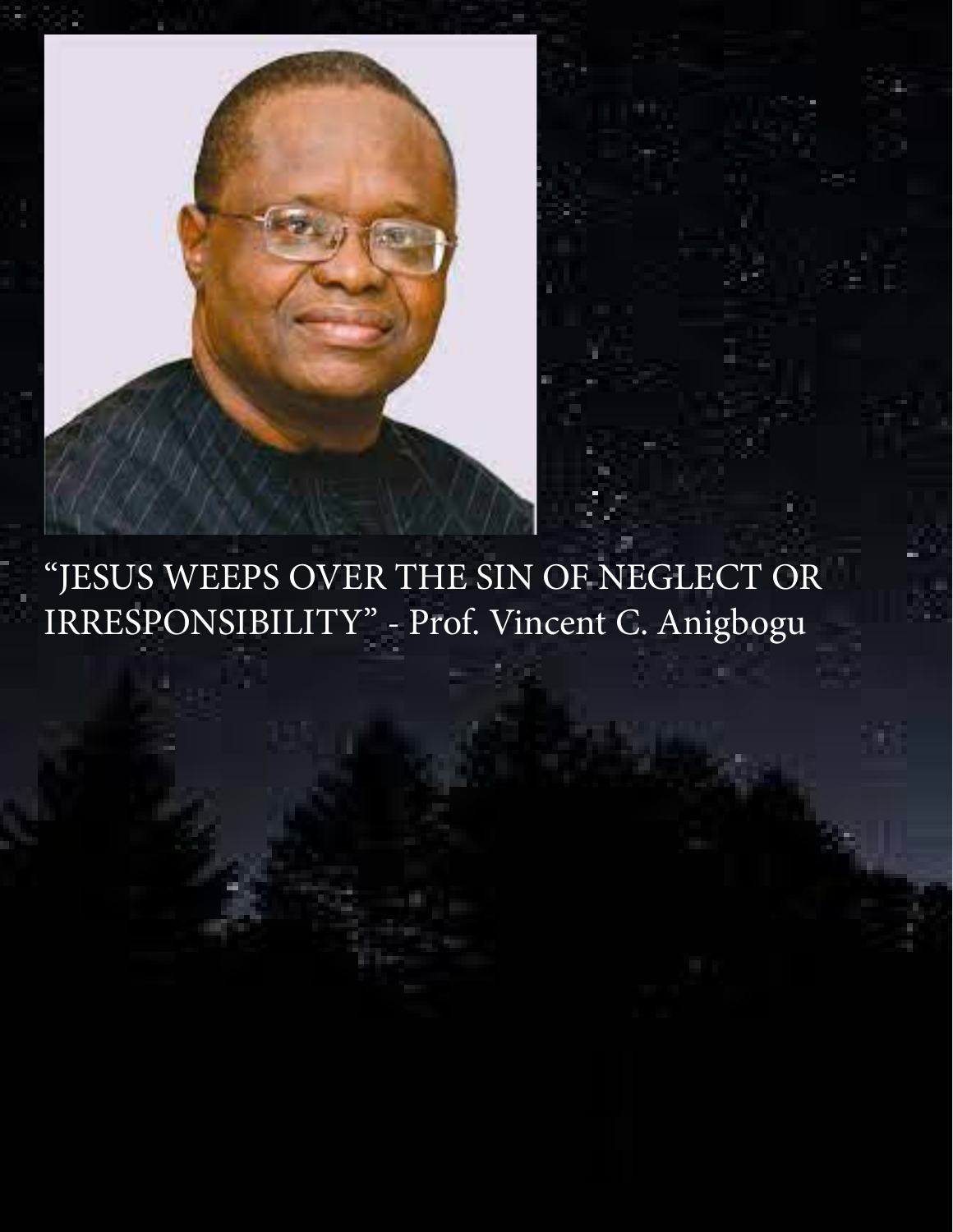*"THERE ARE NO FAILURES IN LIFE- BUT RATHER THOSE WHO ARE IGNORANT OF SUCCESS PRINCIPLES ( SECRETS) OF LIFE, OR THEY KNOW BUT ARE LAZY TO PAY THE PRICE" - ROBERT MUTYABA*